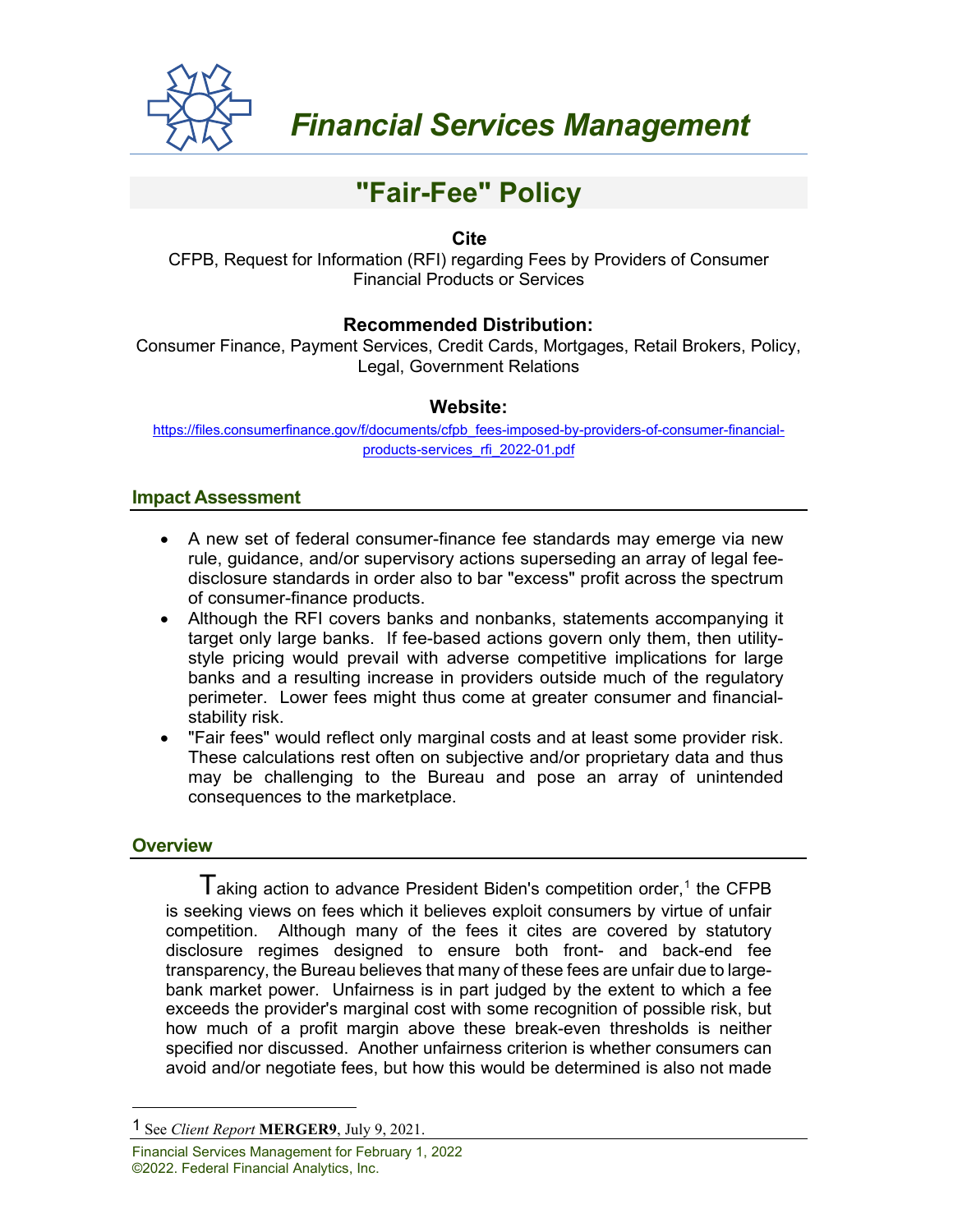clear. However, the Bureau's inquiry is a request for information, not a preliminary rulemaking, giving the agency the opportunity to gather views, data, and evidence that may inform the future policy and/or supervisory action the agency appears to contemplate.

#### **Impact**

 $\mathsf T$  his RFI is premised on the view that market power results in product pricing that is unfair to consumers that thus warrants express price regulation and/or changes to the financial-service marketplace. Indeed, the Bureau states that consumers only realize competition's benefits if providers transparently advertise "true" prices and the "full price" is also subject to the competitive process. The agency is particularly concerned with back-end pricing that it says disguises complete product cost, but it also asserts that consumers have insufficient provider choice.

The only actual cited example of "junk fees" are hotel bills. However, the Bureau asserts that the new "fee economy" also and demonstrably has adverse financial-services implications. Indeed, it says that bank and nonbank "junk fees" are now pervasive.

Building on this framework, the RFI describes an array of fees as having junk characteristics. These include late, NSF, overdraft, convenience, minimumbalance, return-item, "stock-payment," check image, paper-statement, cardreplacement, some ATM, foreign-transaction, ACH-transfer, wire-transfer, account-closure, inactivity, fraud-investigation, ancillary mortgage-closing, and many more fees. As a result, this initiative could have significant pricing impact -- its goal -- and profit impact -- incidental damage about which the Bureau appears unconcerned. The extent to which business migrates to smaller competitors who are also unregulated and thus potentially risky to consumers, the financial system, and/or the payment system should large banks exit the market is not addressed in the Bureau's analysis or questioning.

Indeed, this inquiry is so broad and the Bureau's charges so extensive that actions taken based on the RFI could have sweeping implications for each targeted consumer-financial product or service. The Bureau is already planning stringent actions limiting overdraft and NSF fees in some way, with the RFI making clear that recent anti-overdraft decisions by large banks will not deter it. Given that the banks that derive the greatest amount of profitability from these fees are generally small, it is unclear how the pro-competition goals espoused in the RFI will fit with the additional consumer-protection ones laid out on overdrafts. The Bureau's recent announcement that it is also targeting credit-card banks is more clearly aimed at large providers and will presumably proceed on its own track despite the requests related to these banks in the RFI. Notably, many of the fees cited here as problematic are governed by extensive disclosures required in 2009 law.[2](#page-1-0)

The Bureau's focus on mortgage lending and servicing has of late focused principally on forbearance, but it has an extensive body of rule governing both

<span id="page-1-0"></span><sup>2</sup> See *Client Report* **CREDITCARD34,** May 7, 2009.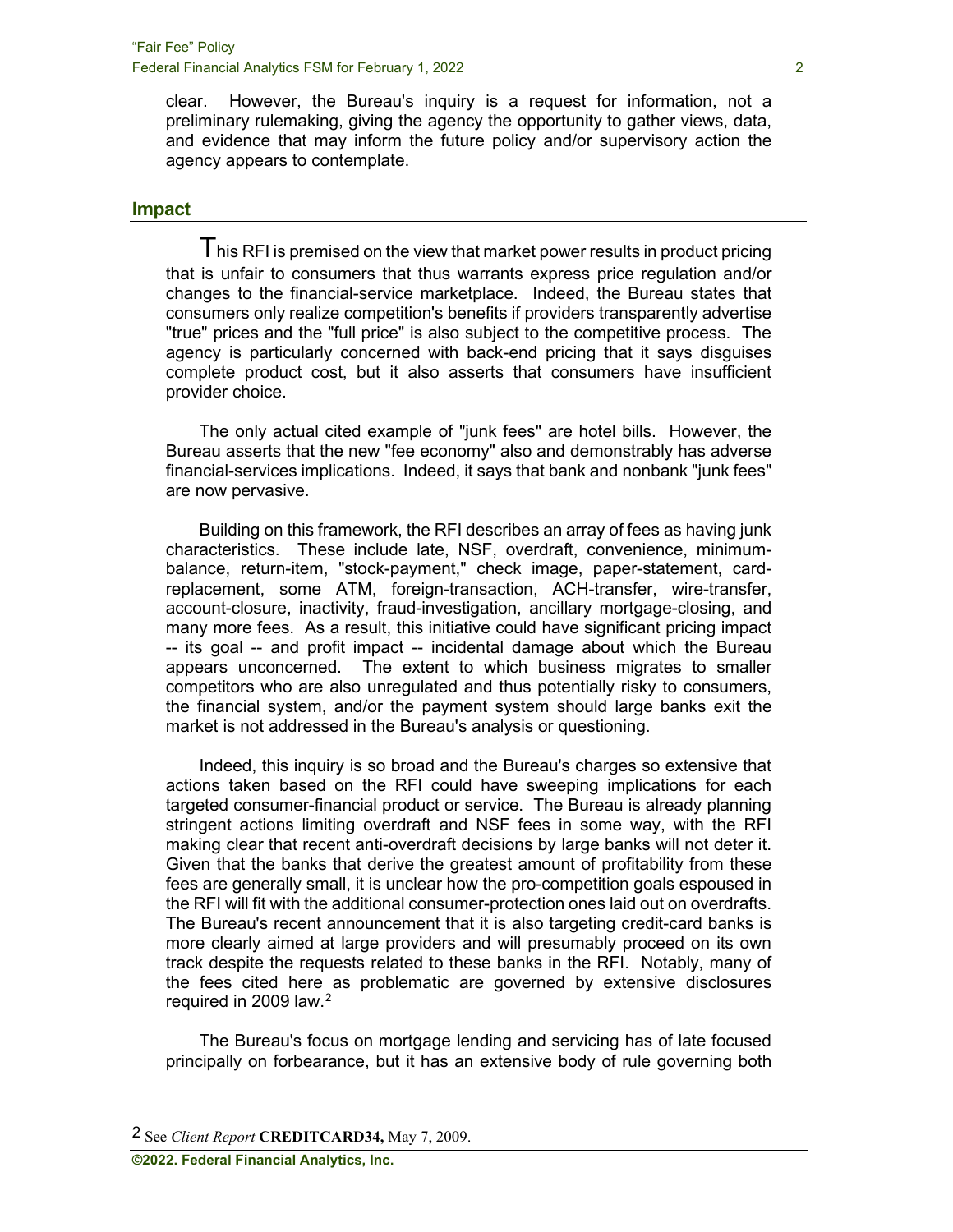sectors.<sup>[3](#page-2-0)</sup> As with credit cards, these fees and the disclosures related to them are also extensively governed by law. The Bureau's discussion of mortgages in the RFI suggests a new focus: ensuring consumer access to mortgage refinancing. However, research in this area suggests that refinancing obstacles are based not on fees, but on disparate impact. Some believe this is best addressed not only via fair-lending enforcement, but also new mortgage products.[4](#page-2-1)

The RFI also deals with the consumer-finance marketplace as a whole, laying out how in its view market power blurs both "true" and "full" price transparency. This analysis also references both banks and nonbanks even though the initiative appears at least initially aimed at large banks. There is no indication of how the CFPB would directly use the RFI's findings to target actions at market competition in addition to consumer protection. However, Director Chopra has made clear his views on large-bank mergers in connection with a statement and RFI from FDIC Democrats on bank-merger policy.<sup>[5](#page-2-2)</sup> To the extent he influences FDIC merger decision-making -- and he will -- transactions he believes adversely affect fair pricing may face additional hurdles.

In his competition order, the President expressly charged the Bureau with implementing standards increasing consumer ability to transport personal data from one provider to the next. This is intended to enhance competition by reducing barriers to consumer choice. To date, the CFPB has taken only preliminary action on consumer-data portability, $6$  and the question does not seem to figure into the RFI's fee-based goals. However, the extent to which consumers can quickly and easily change providers would presumably increase their ability to avoid or negotiate fees, a key goal specified in this RFI.

Although not made clear in this RFI, the CFPB also plans under its new director to review all of the laws under its jurisdiction. $^7\,$  $^7\,$  $^7\,$  It of course cannot change law, suggesting that this inquiry will result in a combination of regulatory rewrites reflecting conclusions about fees as well as other consumer-protection and competition considerations. Although the agency's governing law includes the goal of competitive consumer finance in its mission, no director has yet contemplated it in the body of Bureau rules nor was it taken into consideration when the banking agencies, from whom the CFPB inherited many standards, did so. The extent to which Director Chopra is able to recast consumer-protection regulation also to govern market competition will have also far-reaching impact on market structure and product availability.

<span id="page-2-0"></span><sup>3</sup> See **MORTGAGE120***, Financial Services Management,* April 30, 2021.

<span id="page-2-1"></span><sup>4</sup> See **GSE-012422,** *GSE Activity Reports,* January 24, 2022.

<span id="page-2-2"></span><sup>5</sup> See **MERGER9**, *Financial Services Management*, December 16, 2021.

<span id="page-2-3"></span><sup>6</sup> See *Client Report* **DATA2,** September 21, 2021.

<span id="page-2-4"></span><sup>7</sup> See **CONSUMER14**, *Financial Services Management,* July 19 2010.

**Federal Financial Analytics, Inc. 2101 L Street, N.W., Suite 300, Washington, D.C. 20037 Phone: (202) 589-0880 E-mail: [info@fedfin.com](mailto:info@fedfin.com) Website: [www.fedfin.com](http://www.fedfin.com/)**